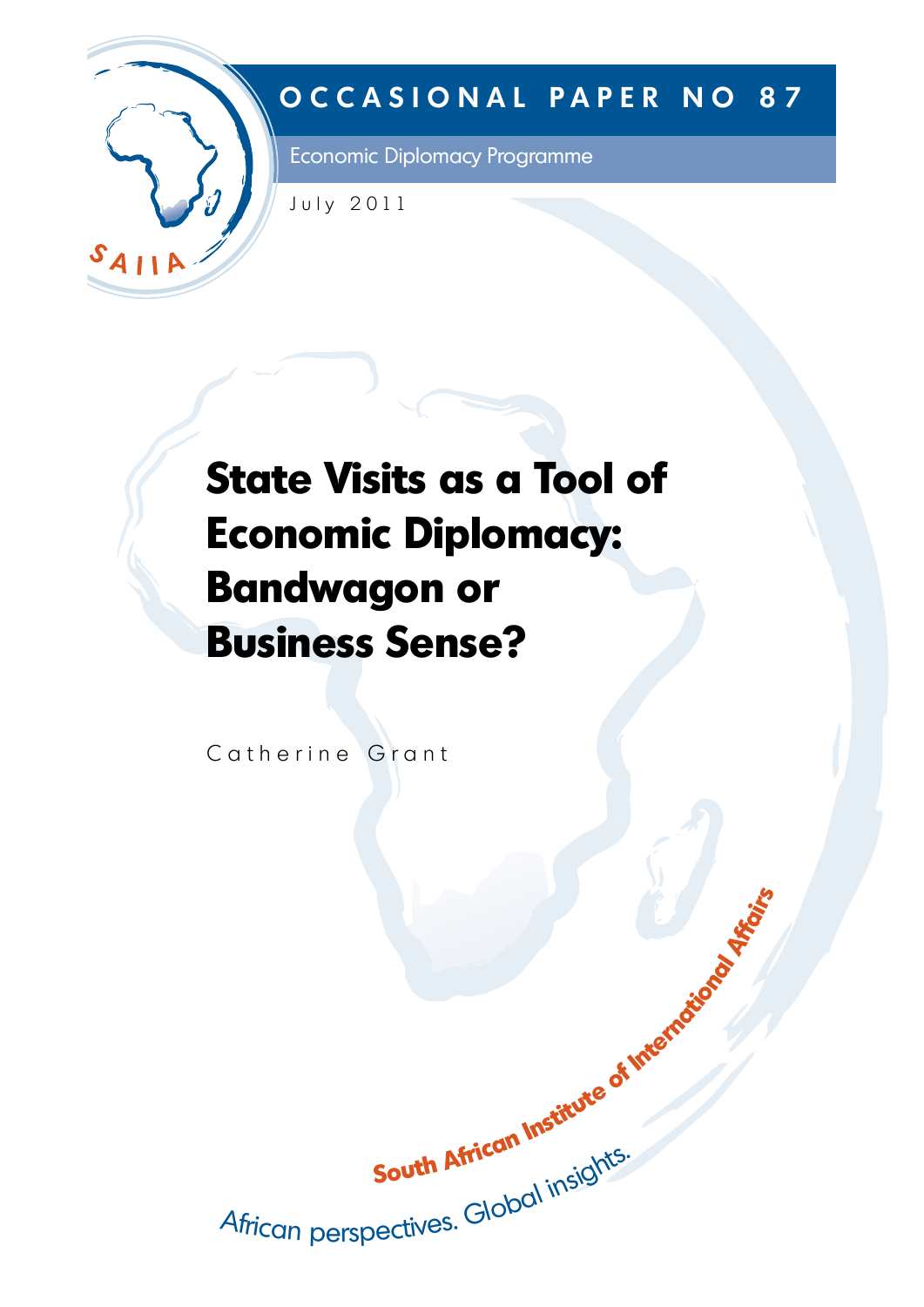# About SAIIA

The South African Institute of International Affairs (SAIIA) has a long and proud record as South Africa's premier research institute on international issues. It is an independent, non-government think-tank whose key strategic objectives are to make effective input into public policy, and to encourage wider and more informed debate on international affairs with particular emphasis on African issues and concerns. It is both a centre for research excellence and a home for stimulating public engagement. SAIIA's occasional papers present topical, incisive analyses, offering a variety of perspectives on key policy issues in Africa and beyond. Core public policy research themes covered by SAIIA include good governance and democracy; economic policymaking; international security and peace; and new global challenges such as food security, global governance reform and the environment. Please consult our website www.saiia.org.za for further information about SAIIA's work.

# ABOUT THE ECONOMIC DIPLOMACY PROGRAMME

SAIIA's Economic Diplomacy (EDIP) Programme focuses on the position of Africa in the global economy, primarily at regional, but also at continental and multilateral levels. Trade and investment policies are critical for addressing the development challenges of Africa and achieving sustainable economic growth for the region.

EDIP's work is broadly divided into three streams. (1) Research on global economic governance in order to understand the broader impact on the region and identifying options for Africa in its participation in the international financial system. (2) Issues analysis to unpack key multilateral (World Trade Organisation), regional and bilateral trade negotiations. It also considers unilateral trade policy issues lying outside of the reciprocal trade negotiations arena as well as the implications of regional economic integration in Southern Africa and beyond. (3) Exploration of linkages between traditional trade policy debates and other sustainable development issues, such as climate change, investment, energy and food security.

SAIIA gratefully acknowledges the Swedish International Development Cooperation Agency, the Danish International Development Agency, and the Foreign and Commonwealth Office through the British High Commission in South Africa, which generously support the EDIP Programme. This paper was funded by the Anglo American Chairman's Fund.

**Programme head:** Catherine Grant catherine.grant@saiia.org.za

#### © SAIIA July 2011

All rights are reserved. No part of this publication may be reproduced or utilised in any form by any means, electronic or mechanical, including photocopying and recording, or by any information or storage and retrieval system, without permission in writing from the publisher. Opinions expressed are the responsibility of the individual authors and not of SAIIA.

Please note that all currencies are in US\$ unless otherwise indicated.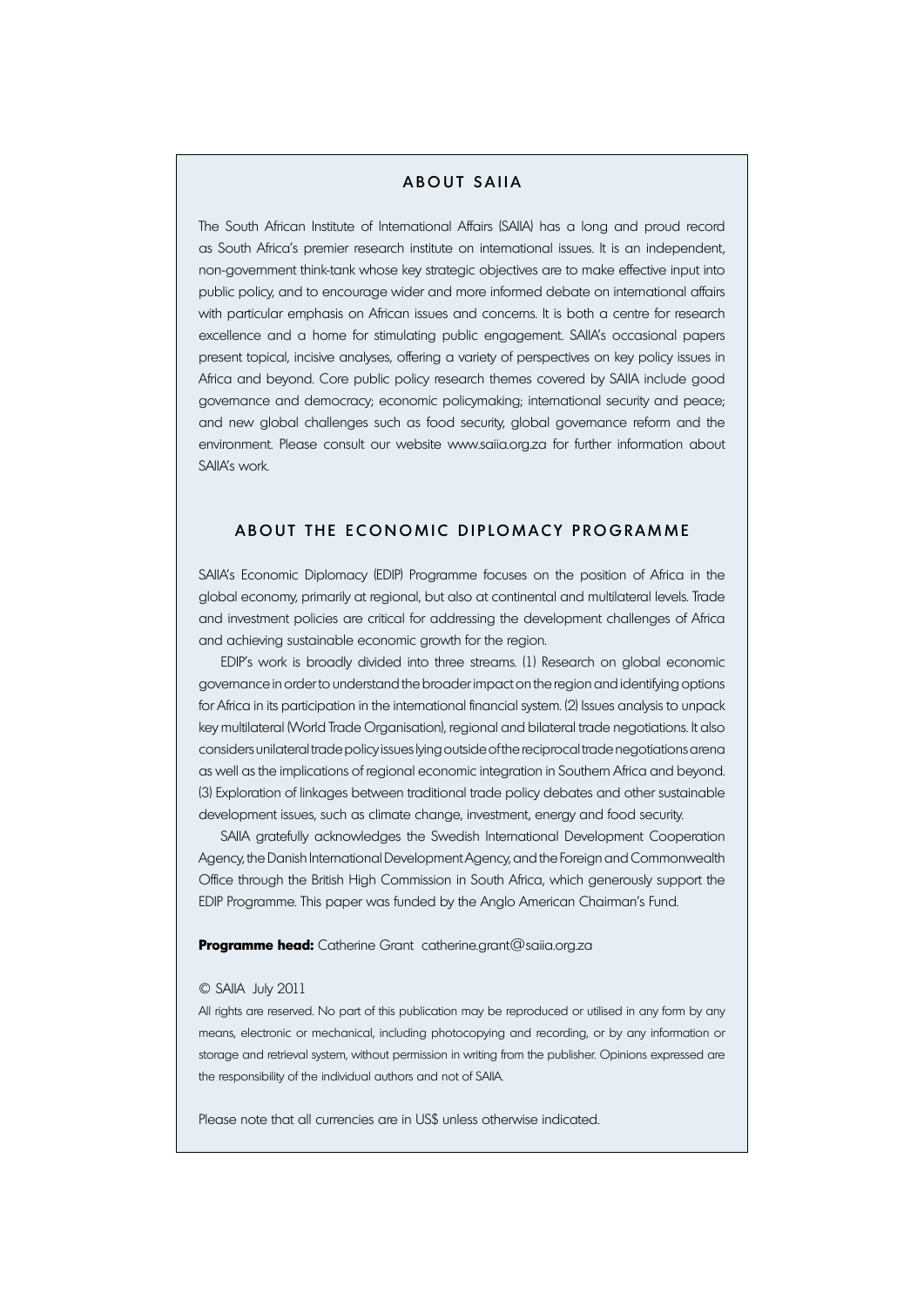#### **ABSTRACT**

Economic diplomacy has become a priority for South Africa's foreign policy with the specific objectives of improving market access and trade with bilateral partners, increasing foreign direct investment, positioning South Africa as a preferred tourism destination and marketing South Africa abroad. At the heart of this approach is the relationship between the government and private sector. The broad concept of economic diplomacy encompasses the achievement of specific business objectives through commercial diplomacy initiatives. To accomplish this, however, there is a need for regular consultation and a shared vision of South Africa's foreign policy.

One of the most talked about, and arguably controversial, tools used by the South African Government to pursue commercial diplomacy is business delegations accompanying the president on his official state visits to other countries. Although not a new phenomenon, these have become more prominent since President Zuma assumed office in 2009, with approximately a dozen business delegations participating in bilateral state visits before the end of 2010. The delegations have been jointly organised by Business Unity South Africa and the Department of Trade and Industry. They have focused on a wide range of sectors and have included different levels of engagement and varying formats.

There has been significant interest shown from a diverse selection of businesses in participating in state visits as a result of the strong commitment from the presidency to include the private sector in events that were traditionally the domain of officials. The paper explores the benefits and challenges of using state visits as a tool for economic diplomacy from the perspective of both government and business. It identifies, at a general level, the practices used in a number of other countries that pursue similar objectives. Finally, the paper makes recommendations for a possible new model that could be explored by South Africa to maximise the potential of business participation in state visits.

# A BOUT THE A UTHOR

Catherine Grant was a diplomat for New Zealand for over 10 years and was posted in New York, Geneva and Pretoria. She has participated in United Nations and World Trade Organization negotiations. She joined Business Unity South Africa (BUSA) in April 2007 as executive director of trade policy and represented BUSA at the National Economic Development and Labour Council. Her portfolio at BUSA has included trade negotiations, trade and investment promotion activities, international relations and trade policy matters. She was secretary of the Southern African Development Community (SADC) Employers' Group and SADC Business Forum from 2007–2010, and continues to support efforts towards strengthening private sector participation in regional and trade policy debates. Special thanks goes to Salvation Andrease for her input into the paper.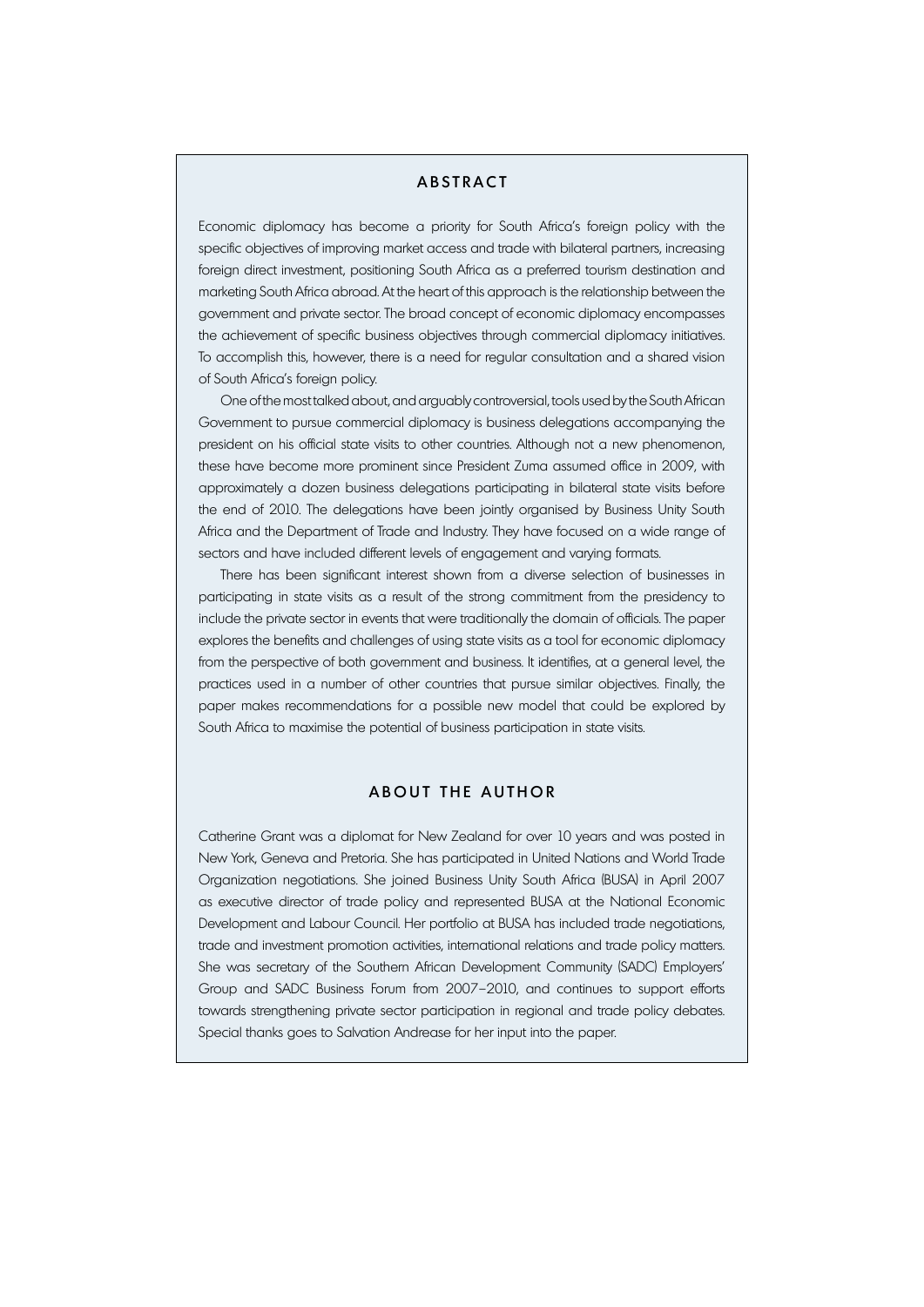# ABBREVIATIONS AND ACRONYMS

| <b>BUSA</b>  | <b>Business Unity South Africa</b>                    |  |  |
|--------------|-------------------------------------------------------|--|--|
| <b>DIRCO</b> | Department of International Relations and Cooperation |  |  |
| ICT          | information and communications technology             |  |  |
| Nedlac       | National Economic Development and Labour Council      |  |  |
| SADC         | Southern African Development Community                |  |  |
| dti          | Department of Trade and Industry                      |  |  |
| <b>TISA</b>  | Trade and Investment South Africa                     |  |  |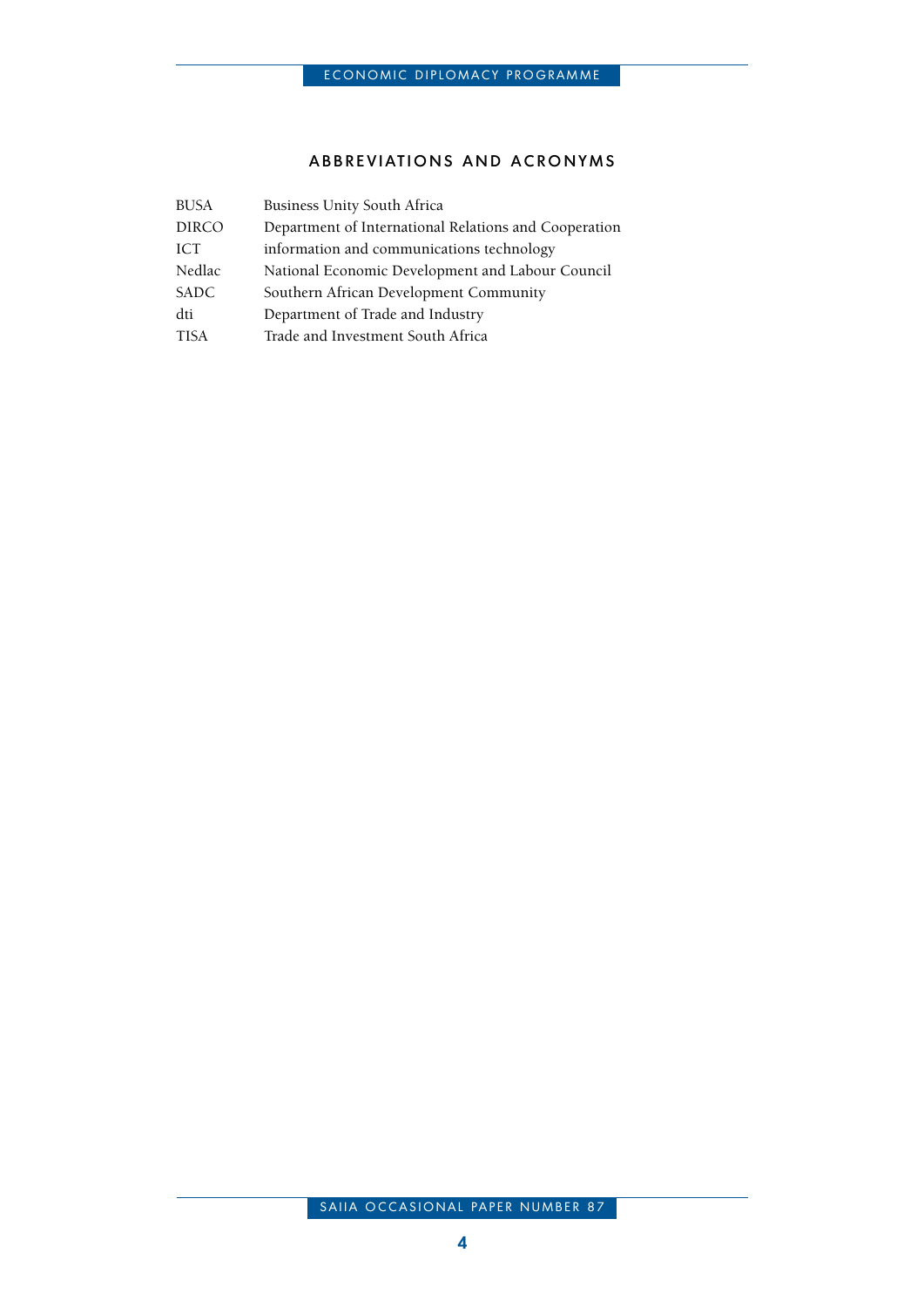#### INTRODUCTION

Economic diplomacy has become a priority for South Africa's foreign policy and a number of initiatives have been put in place to achieve the objectives set out in the work programme of the Department of International Relations and Cooperation (DIRCO).<sup>1</sup> These objectives have included improving market access and trade with bilateral partners, increasing foreign direct investment, positioning South Africa as a preferred tourism destination and marketing South Africa more widely abroad. DIRCO has begun to engage more actively with the private sector on foreign policy matters. It has also started regular training courses on economic diplomacy for a range of stakeholders in national, provincial and local government. A focus of the recently published white paper on South Africa's foreign policy is the economic imperatives that are currently driving global relations and the need to ensure South Africa's approach to international relations supports its overall socio-economic objectives.<sup>2</sup>

The broad concept of economic diplomacy encompasses the achievement of specific business objectives through commercial diplomacy initiatives. The term economic diplomacy is therefore used in the paper as including commercial diplomacy. One of the most talked about, and arguably controversial, tools used by the South African Government to pursue commercial diplomacy is business delegations accompanying the president on his official state visits to other countries. Although not a new phenomenon, these have become more prominent since President Zuma assumed office in 2009. There has been significant interest from a diverse selection of businesses in participating in state visits as a result of the strong commitment from the presidency to include the private sector in events that were traditionally the domain of officials. The paper explores the benefits and challenges of using state visits as a tool for economic diplomacy from the perspective of both government and business. It identifies the practices used in a number of other countries that pursue similar objectives. Finally, the paper makes recommendations for a possible new model that could be explored by South Africa to maximise the potential of business participation in state visits.

#### SOUTH AFRICAN STATE VISITS

The relationship between the government and private sector in South Africa has not always been particularly close. The formation of the National Economic Development and Labour Council (Nedlac) in 1995 provided a formal platform for engagement on a wide range of economic issues among government, business and labour. Nedlac has achieved mixed success, which has often depended on the commitment of the relevant government department to engage on policy matters. Nedlac has not traditionally considered the area of foreign policy as part of its work programme and DIRCO seldom uses it as a means of consulting stakeholders. DIRCO has instead opted for more ad hoc, specific engagements with stakeholders on issues of diplomacy. For example, in October and November 2010 DIRCO engaged on the foreign policy white paper in a number of separate meetings with different groupings, including business and think tanks.

In the past, South African business has shown little inclination to be involved in debates on international relations issues. The concentration has traditionally been on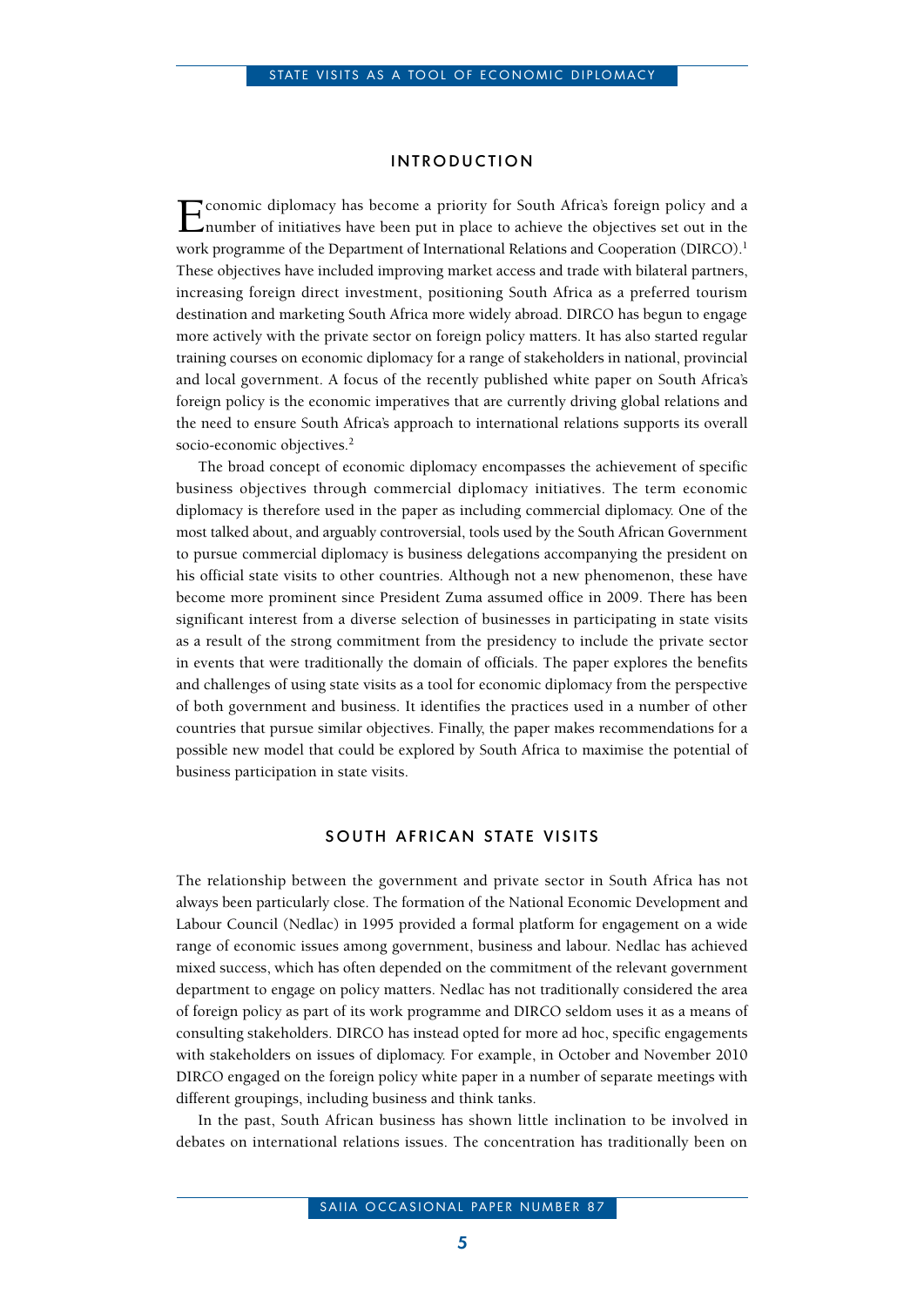lobbying on domestic policy issues by sector or industry-based bodies. The chambers of commerce have tended to be more active in the international environment by participating in multilateral groupings (such as the International Chamber of Commerce) and regional groupings (such as the Association of SADC Chambers of Commerce and Industry). Business organisations in South Africa have also entered into a number of bilateral co-operation agreements with partner organisations in other countries. Many of these activities have been independent of government, with little connection to the overarching foreign policy objectives of South Africa.

This pattern of involvement changed with the establishment of Business Unity South Africa (BUSA) in 2003. Government quickly recognised BUSA as the main contact point for South African organised business on international matters. BUSA has assumed the role of leading the private sector in economic diplomacy initiatives since its formation. The leadership of BUSA were regular participants in South African delegations to other countries. This is reflected in the number of memorandum of understanding and co-operation agreements signed by BUSA with other partners from 2004 to 2006. Many of the agreements were signed in the presence of government leaders during state visits. However, it was only in 2009, under the administration of President Zuma, that BUSA was given the specific mandate of working with the Department of Trade and Industry (the dti) in convening business delegations to participate in state visits.

The current model for managing business involvement in state visits involves BUSA and the dti (through Trade and Investment South Africa or TISA) jointly inviting delegates. This is done through BUSA member organisations and a database of individual business people who have indicated an interest in state visits. Generally, there are no restrictions on who can join the business delegation and people are registered on a first come, first served basis. However, there have been specific events (such as the Binational Commission meetings in Algeria) where only certain companies have been invited to participate. The dti and BUSA conduct background research on the country being visited to help identify the most relevant sectors or industries to target for joining the delegation. This information also informs the development of a programme for the business delegation.

The activities and programme for the business delegation are often put together in consultation with a partner business organisation in the host country. The host government also tends to play a critical role, which is particularly important given the need to align the business delegation's activities with those of the official programme for the head of state and his team. The dti has a preferred format for the business programme that includes a leading role for the Minister of Trade and Industry in briefing delegates, sector workshops or parallel thematic sessions, and a report back to President Zuma. Business-to-business meetings and site visits have been attempted during some state visits but with limited success.

Logistical arrangements for the business delegations are also jointly managed by BUSA and the dti, often with significant support from the South African Embassy or High Commission in the host country. BUSA has enlisted the services of a travel agency that assists in negotiating packages for flights and accommodation for delegates. Business people who participate in state visits are required to cover their own expenses, as there is usually no funding available from the government for state visits (including under the Export Marketing and Investment Assistance Scheme). However, some exceptions have been made for select delegates, including a number of 'emerging' or 'youth' entrepreneurs.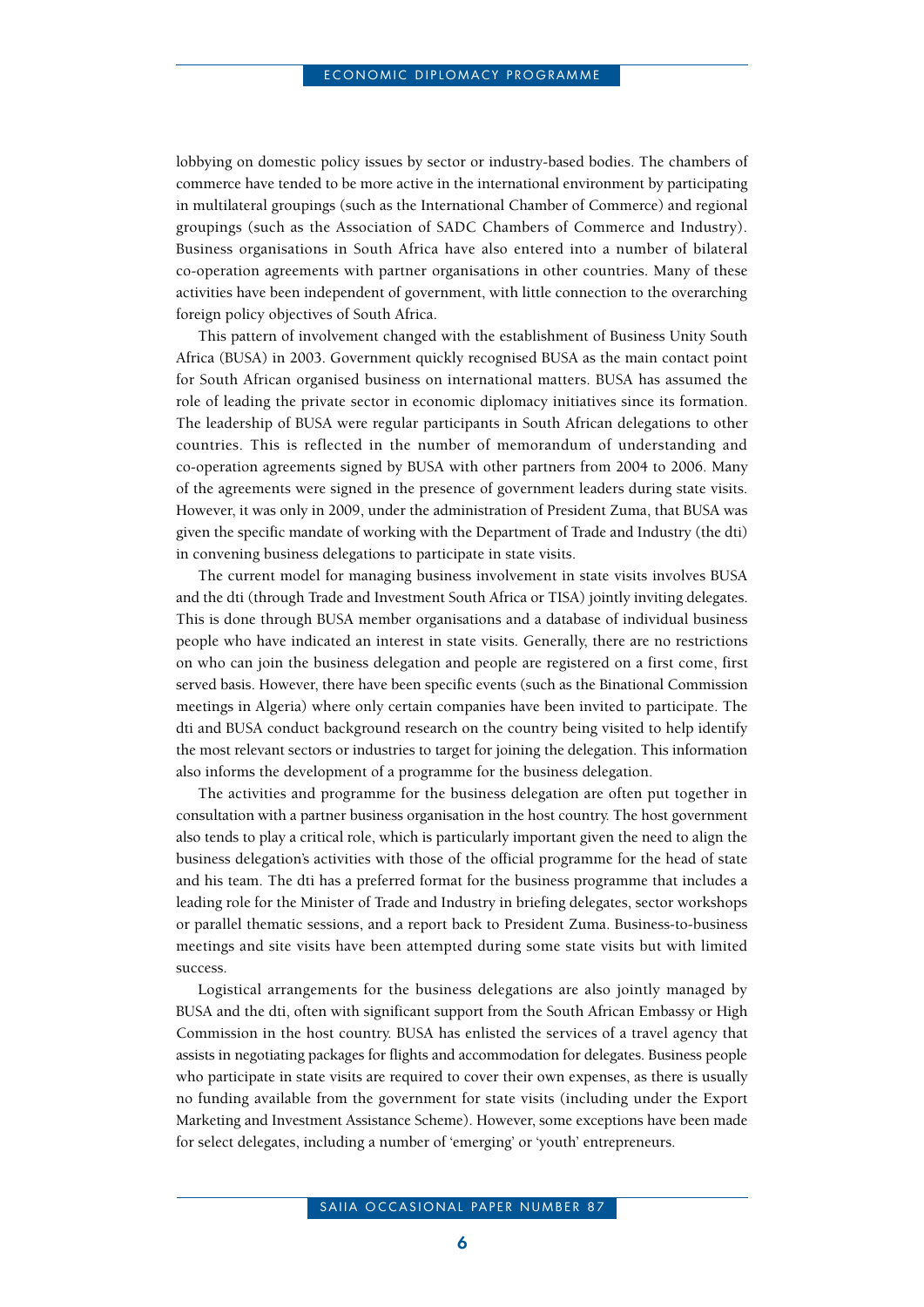The logistics and arrangements for the business delegations have become increasingly challenging as the number of business people who participate has increased. Table 1 provides a summary of the state visits undertaken by President Zuma, from when he assumed office in 2009 up to October 2010, and the involvement of business.

| Country           | <b>Date</b>       | <b>Number of</b><br><b>business</b><br>delegates | <b>Key sectors</b>                                                                                                                                                                                                |
|-------------------|-------------------|--------------------------------------------------|-------------------------------------------------------------------------------------------------------------------------------------------------------------------------------------------------------------------|
| Angola            | August 2009       | 124                                              | Agriculture, financial services, infrastructure,<br>mining, oil and gas, tourism and transport                                                                                                                    |
| <b>Brazil</b>     | October<br>2009   | 52                                               | Automotives, biofuels, energy, finance, financial<br>services, healthcare, infrastructure development<br>and mining                                                                                               |
| Zambia            | December<br>2009  | 64                                               | Agriculture, agro-processing, construction,<br>energy, financial services, information and<br>communications technology (ICT) and<br>telecommunications, infrastructure, mining, retail,<br>tourism and transport |
| United<br>Kingdom | <b>March 2010</b> | 213                                              | Energy, engineering, health, higher education/<br>skills, ICT, infrastructure and natural resources                                                                                                               |
| Uganda            | <b>March 2010</b> | 33                                               | Agro-processing, energy, finance, hospitality, ICT,<br>infrastructure, mining, retail and tourism                                                                                                                 |
| Algeria           | May 2010          | 29                                               | Agriculture, construction, energy, fisheries, ICT,<br>infrastructure, pharmaceuticals and tourism                                                                                                                 |
| India             | <b>June 2010</b>  | 226                                              | Agriculture, agro-processing, automotive, energy,<br>financial services, ICT, infrastructure, mining and<br>beneficiation, pharmaceuticals, tourism and<br>creative industries                                    |
| Russia            | August 2010       | 84                                               | Aerospace, agro-processing, automotive,<br>capital equipment, energy, financial services, ICT,<br>infrastructure and mining                                                                                       |
| Lesotho           | August 2010       | 22                                               | Agriculture, infrastructure, mining, textile and<br>tourism                                                                                                                                                       |
| China             | August 2010       | 371                                              | Agro-processing, construction, financial services,<br>health, hospitality, ICT, manufacturing, mining and<br>property, petrochemicals and energy                                                                  |
| Egypt             | October<br>2010   | 110                                              | Agro-processing, automotive components,<br>energy and infrastructure, ICT, mining and mining<br>technology, tourism and hospitality                                                                               |

**Table 1: Overview of state visits and business involvement, 2009–10**

Source: Author

Please note that there were a number of other official trips that included business delegations, including visits undertaken by the deputy president. The above reflects state visits led by President Zuma.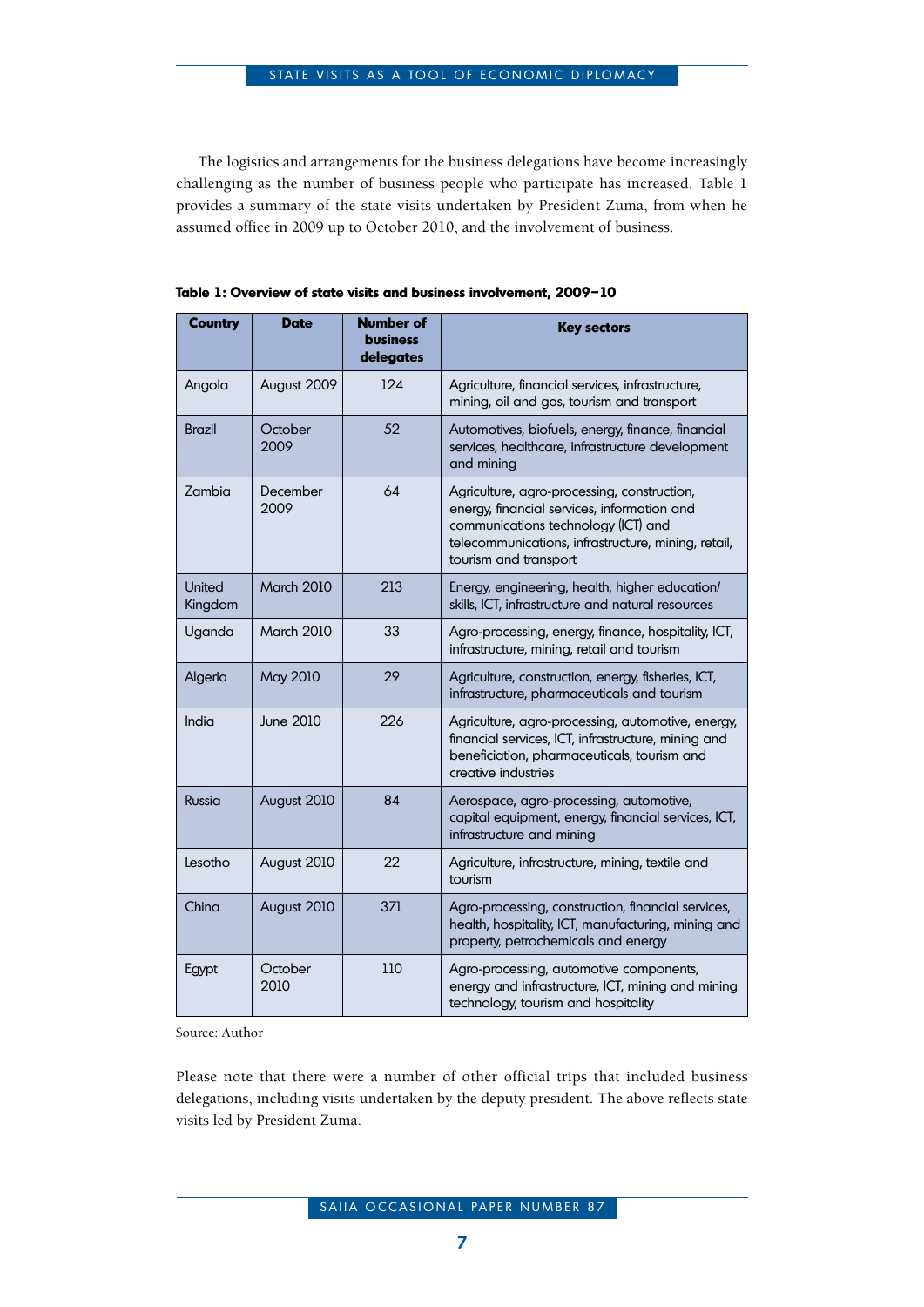# **BENEFITS**

The inclusion of business representatives in the South African delegations for state visits has a number of benefits for both the government and private sector. The following is a reflection on some of the positive outcomes from the active use of this tool of economic diplomacy.

- Trade and investment form a large part of the bilateral relationships between South Africa and its partners in today's world. This is the rationale for prioritising economic diplomacy in foreign policy. It is said that governments do not trade and, therefore, to achieve credibility when engaging on such issues, it is important to demonstrate a strong linkage to the private sector. Involving business in state visits is one way to accomplish this.
- Government leaders and officials achieve a much deeper understanding of the economic relationship between South Africa and the host country through enhanced interaction with business. There is often a significant difference between the opportunities seen in a bilateral relationship on paper and in the reality of doing business. The government is able to improve its appreciation of the needs and challenges faced by the private sector when engaging in trade and investment transactions with another country.
- Travelling together on state visits provides government officials and business representatives with the opportunity to interact and network, through social events and formal and information platforms, in a way that is rarely possible in South Africa.
- There are additional networking opportunities for South African business people to engage each other. Delegates, including senior business leaders, are often more accessible and willing to meet with their colleagues during the course of a state visit.
- • Owing to the nature of state visits, there is often considerable interest from the business community in the host country to participate in the programme. This provides South African private sector delegates the opportunity to meet a wider selection of possible trade and investment partners in a short space of time.
- The South African business delegation has benefited from a strong commitment from the host country government to engage with them during some state visits (eg India).
- There has been little monitoring of the quantifiable results from state visits for business. However, ostensibly some business deals have been presented and some finalised due to the impetus provided by high-level political engagement.

# CHALL ENGES

Understandably, bringing together government and business in such large numbers for a compressed period of time with ambitious expectations will have its challenges. The following are examples of major obstacles faced by South African business in their involvement of state visits.

Since mid-2009 the presidency has stipulated that BUSA and the dti should jointly manage the business delegations. However, despite this it is still contested which organisation will lead the co-ordination and organisation of the delegations for each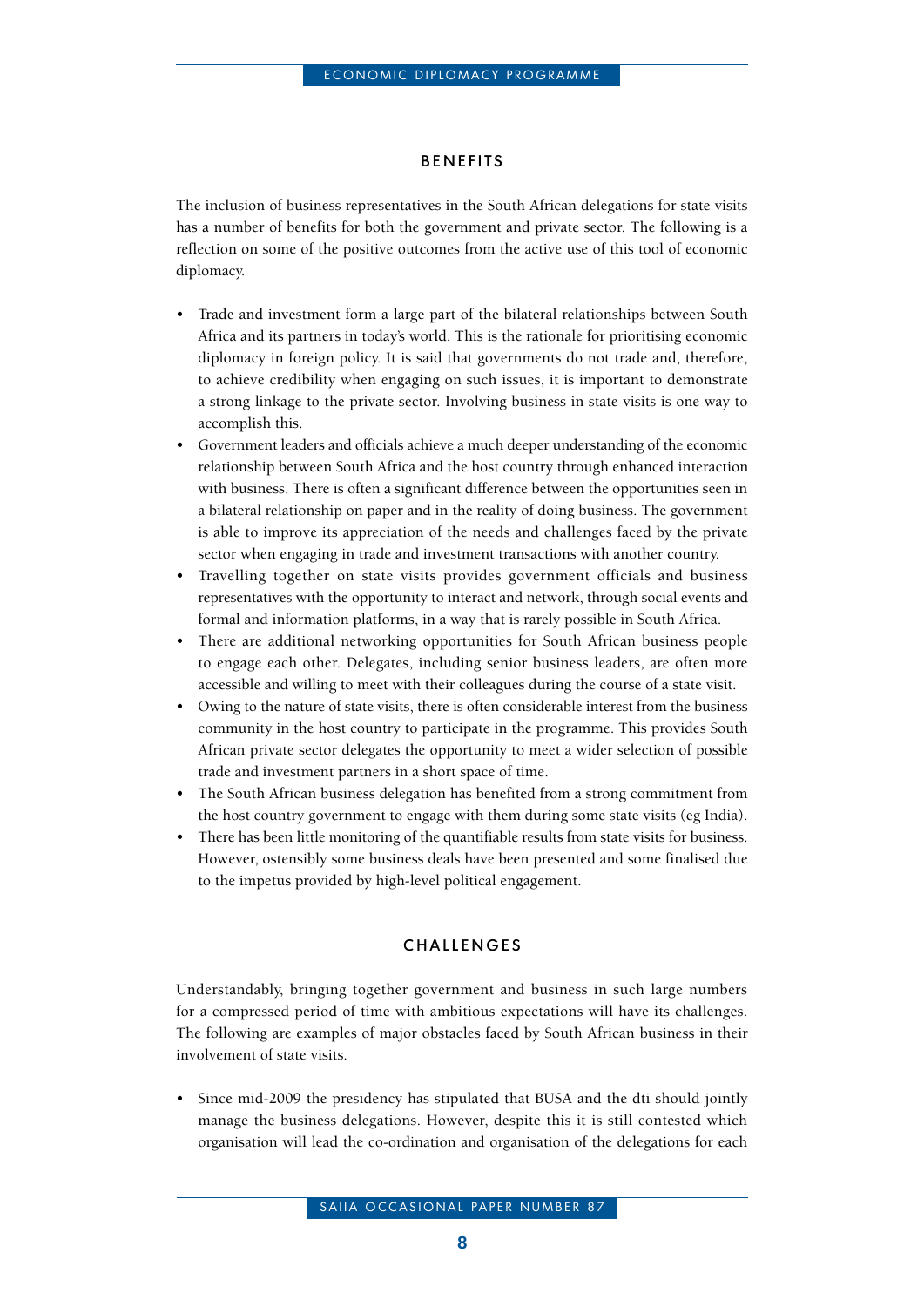state visit. The competition comes from other business organisations (such as Business Leadership South Africa and the chambers of commerce), between government and business, and also from within government (where there is a tense relationship between TISA and other dti departments, and between the dti and DIRCO).

- Neither the dti nor BUSA has a specific budget or team of people dedicated to organising the state visit delegations. The activities are undertaken using existing resources and by people who are already occupied with full-time work commitments.
- There is currently little strategic thought given to planning for the state visits. This includes identifying the key objectives for business participants, ensuring that the right delegates are targeted and designing an appropriate programme. BUSA and the dti tend to rely on a standardised approach, which does not necessarily take into account the special circumstances of each host country being visited.
- It has not always been possible for government and business to have a briefing before the state visit, which makes co-ordination of objectives and logistics more difficult and uncertain.
- The success of the business programme during a state visit can often hinge on the capacity and commitments of the partner organisations in the host country. This requires early identification of the partners and frequent communication. There were no scoping missions, including both government and business representatives, before any of the state visits listed in Table 1.
- • On a related note, it is challenging to co-ordinate the business programme with the arrangements for the official delegation. This can lead to uncertainty and last-minute changes as well as difficulties in finalising logistical plans.
- There have been public criticisms of the representivity of the business delegations accompanying President Zuma and suggestions that they promote the commercial interests of his political allies. It is thus a challenge to ensure the credibility of the delegations.
- Challenges have arisen from the actions of some of the business delegates on the state visits where some people only participated in one or two of the activities and were therefore not available when expected. This raises questions regarding the motivation for business to participate in state visits; and whether it is to pursue business interests in the host country or to support President Zuma for domestic political reasons.

# **OTHER MODELS**

There is little literature available on the use of business involvement in state visits. The following observations are based on the author's own experience. It is increasingly common for governments (except perhaps other African states) to include business representatives in their diplomatic activities. This is done in a number of different ways.

- One or two senior business leaders are included in the official delegation of the head of state and attend most of the official meetings (eg the Russian Federation).
- • A small, targeted business delegation travels with the head of state (often in the same transport) and follows a programme that includes some business-specific events (eg Brazil).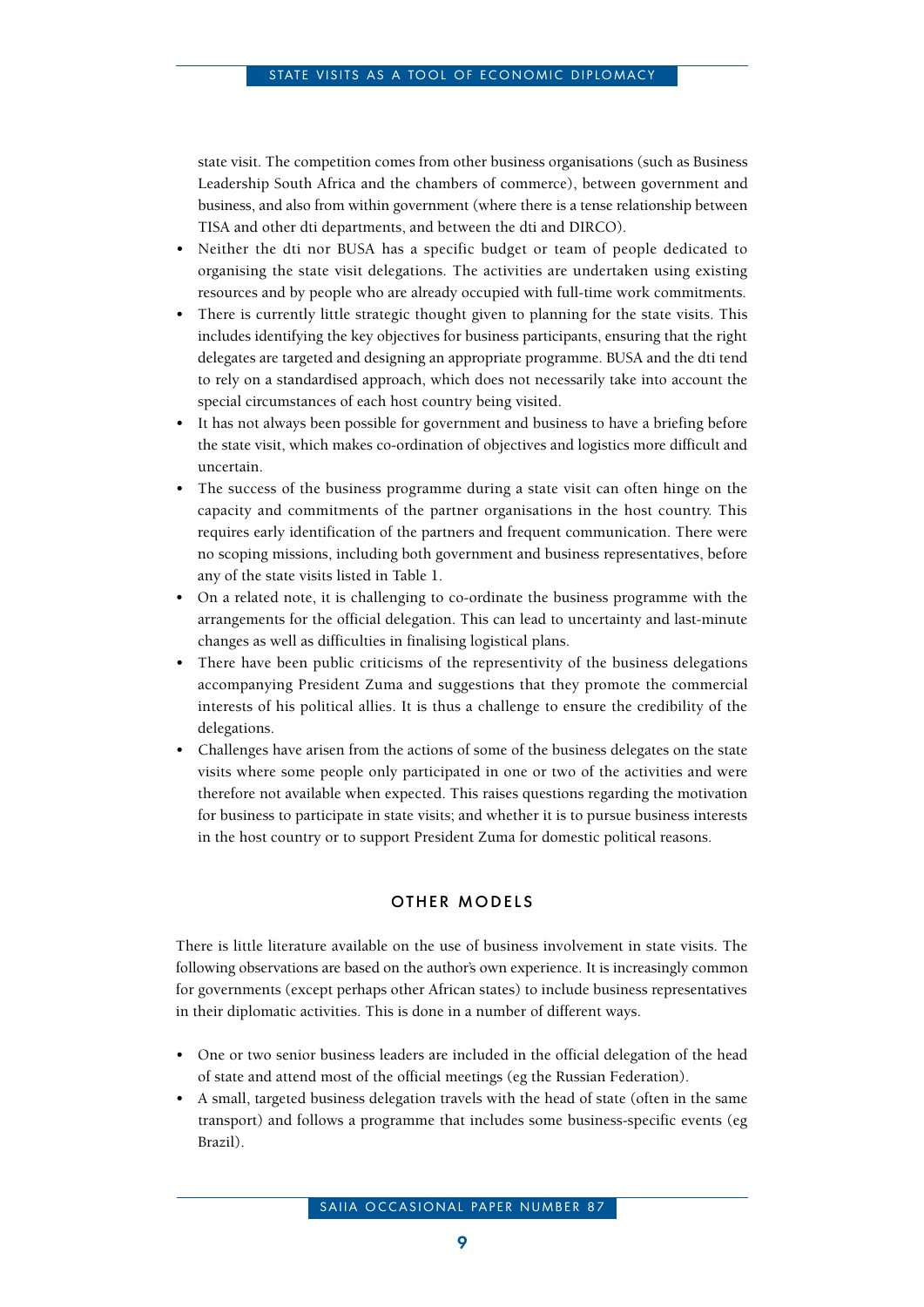- A large business delegation travels to the host country at the same time as the head of state, but pursues its own programme with one or two overlapping activities (eg France).
- • A large business delegation sets up its own programme to visit a country and invites the head of state or other government leaders to participate in some aspects of the event (eg Italy). This may not take place within the margins of an official state visit.
- Clear objectives are set with business before the state visit so that it is possible to make concrete announcements of deals with the relevant participating companies (eg the US).

There are also other forms of interaction between government and business in the international arena that are not dealt with in the paper. These include business participation in intergovernmental or multilateral meetings, such as the UN, G20, World Trade Organization, Forum on China–Africa Cooperation and India–Brazil–South Africa Summits. Also, at a regional level there have been some limited instances of private sector involvement – although this has not been a regular occurrence within SADC (unlike the Common Market for Eastern and Southern Africa).

#### **RECOMMENDATIONS**

The benefits of using state visits as a way to promote greater trade and investment flows for South Africa are clear. Encouraging private sector involvement in traditional diplomatic activities is an approach widely adopted by many other countries and which merits continued use in South Africa. There is, however, considerable room to improve the use of this tool. It is suggested that government and business should take the time to assess and refine the participation of the private sector in state visits. The following are some specific recommendations that could inform the development of a new model for business delegations participating in state visits by the South African president.

- 1 Identification and agreement between government and business on the objectives for involving the private sector in state visits.
- 2 Flexibility in the model to allow adaption for each specific state visit. For example, in some circumstances it may not be appropriate to take a large, broad-based business delegation. More may be achieved through the tightly focused engagement of private sector representatives in the official programme.
- 3 Clear delineation of roles and responsibilities between government and BUSA. It is suggested that the overall responsibility for the business delegation should reside with BUSA. The dti should focus on liaising with all the relevant government agencies to ensure co-ordination on that side. DIRCO has a critical role to play in terms of making resources on the ground available to support the incoming business delegation (especially where there is no dti trade representative). BUSA leadership of the delegation would help to diffuse criticism of political interference in the business activities accompanying state visits.
- 4 Allocation of resources (financial and human) that are dedicated to supporting the business delegations going on state visits.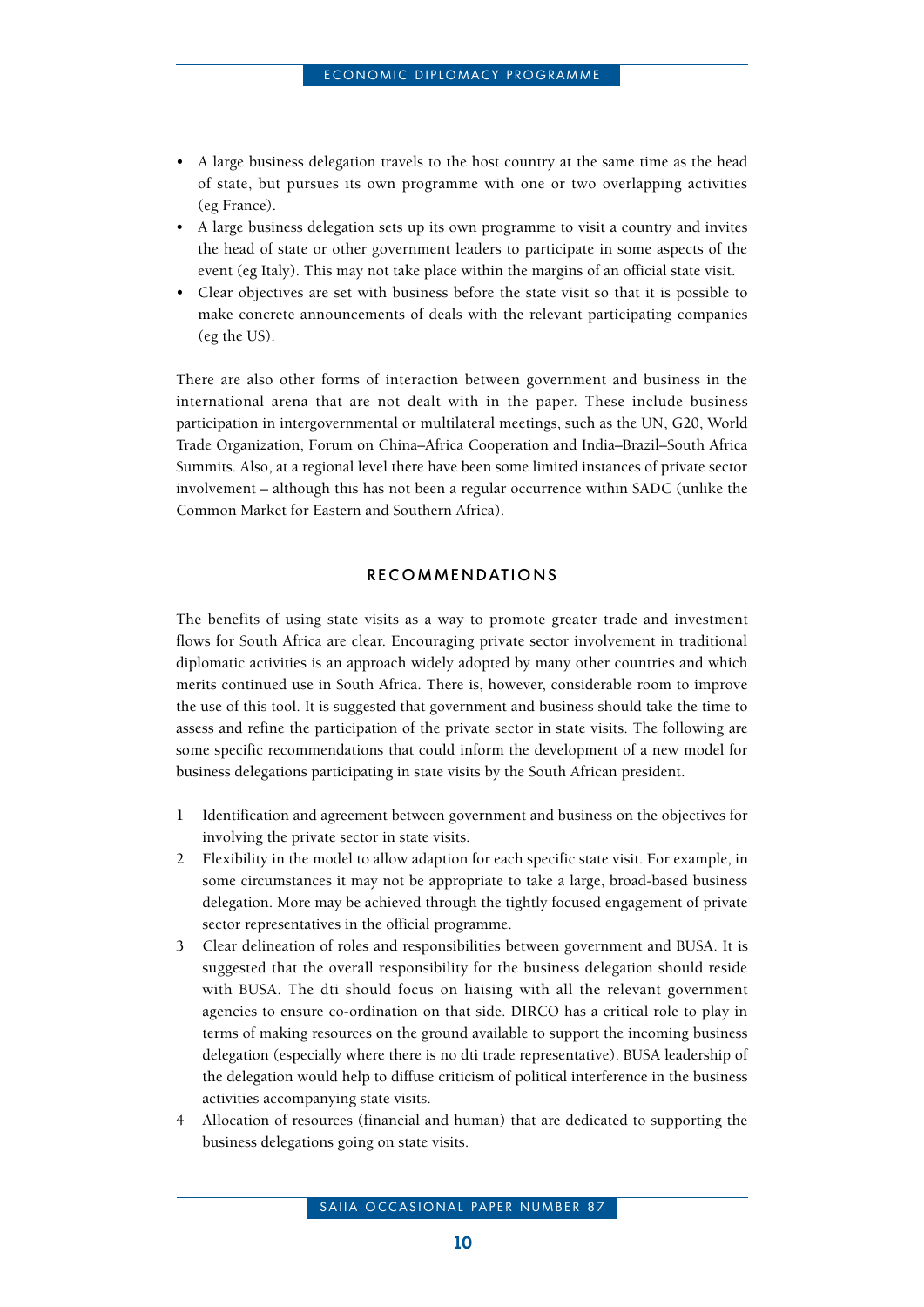- 5 Establishing supporting systems that include a comprehensive database of business participants and their company profiles, a process for accessing sponsorship and support from the private sector for activities related to the state visits and research capacity to assist with preparation and follow-up to the events.
- 6 More transparent access to government funding for business representatives who have potential to either trade or attract investment from the host country.
- 7 Early notice provided of the expected dates for state visits to enable planning, especially for senior business representatives.
- 8 A pre-visit briefing session involving government and business before each event.
- 9 A reconnaissance visit to the host country with both government and business representatives at least one month before the state visit. The key objective would be to establish a close working relationship with partner organisations.
- 10 For those state visits where a large business delegation is invited, design a standalone programme of events (including business-to-business networking opportunities, sector or industry workshops, site visits and social occasions) that relies on interacting with the president and the official delegation at one or two points only. This will significantly help to moderate the expectations of business and will place more control in the hands of BUSA.
- 11 Put in place a comprehensive monitoring system that assesses the impact of business participation in state visits and identifies priorities for follow-up, both by government and the private sector.
- 12 There is scope for further research to inform South Africa's use of state visits as a tool for economic diplomacy, including the practices of other countries and the objectives and motivations of business in participating in such events.

#### **ENDNOTES**

- 1 South Africa, Department of International Relations and Cooperation, *Vote 3 Annual Report 2009–10*. Pretoria: Government Printer, 2010, pp. 82–84.
- 2 South Africa, Department of International Relations and Cooperation, discussion document, *South Africa's Foreign Policy: Meeting the Challenges of the Future*. Pretoria: Government Printer, 2010.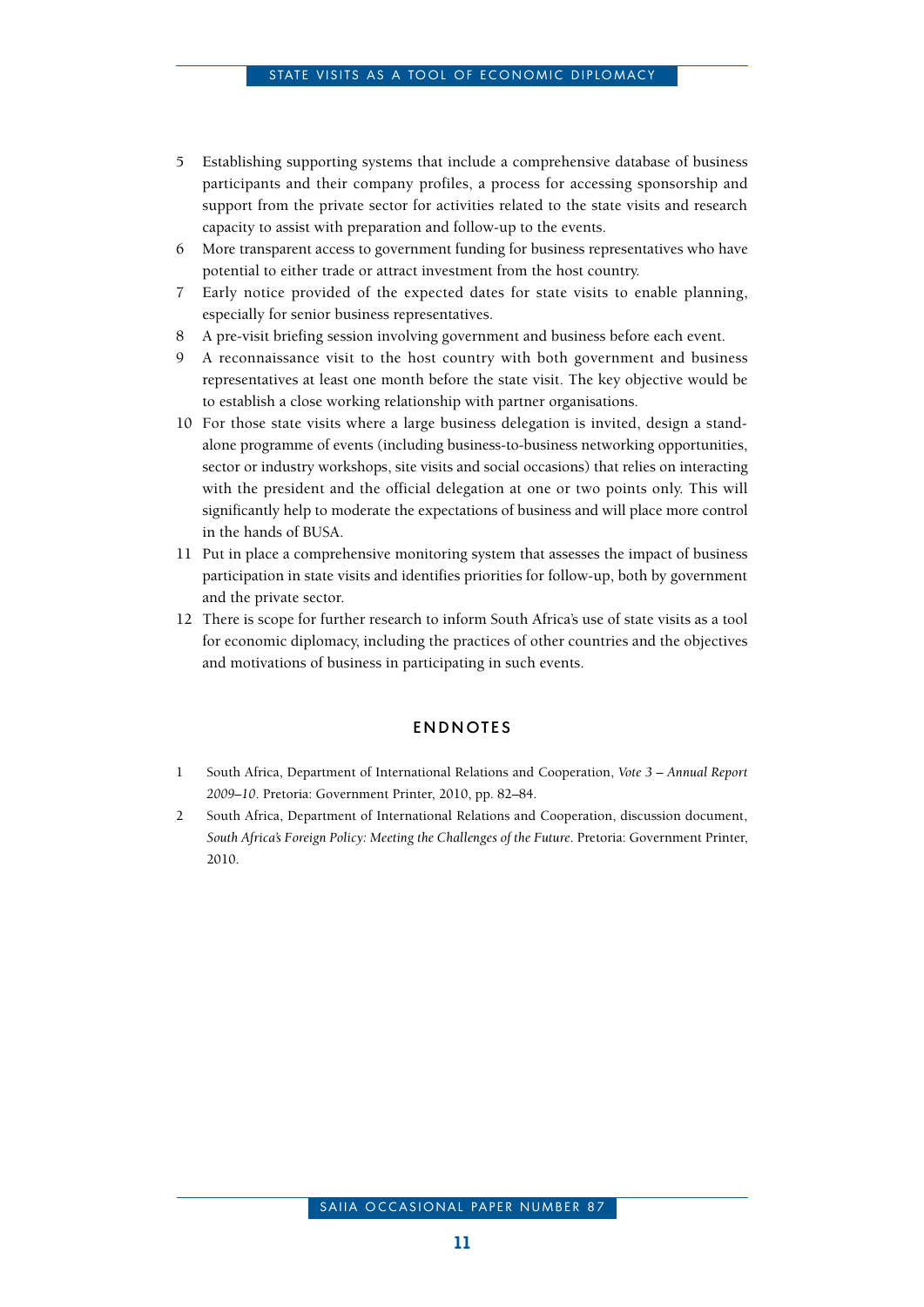#### SAIIA'S FUNDING PROFILE

SAIIA raises funds from governments, charitable foundations, companies and individual donors. Our work is currently being funded by among others the Bradlow Foundation, the United Kingdom's Department for International Development, the European Commission, the British High Commission of South Africa, the Finnish Ministry for Foreign Affairs, the International Institute for Sustainable Development, INWENT, the Konrad Adenauer Foundation, the Royal Norwegian Ministry of Foreign Affairs, the Royal Danish Ministry of Foreign Affairs, the Royal Netherlands Ministry of Foreign Affairs, the Swedish International Development Cooperation Agency, the Canadian International Development Agency, the Organisation for Economic Co-operation and Development, the United Nations Conference on Trade and Development, the United Nations Economic Commission for Africa, the African Development Bank, and the Open Society Foundation for South Africa. SAIIA's corporate membership is drawn from the South African private sector and international businesses with an interest in Africa. In addition, SAIIA has a substantial number of international diplomatic and mainly South African institutional members.

> South African Institute of International Affairs Jan Smuts House, East Campus, University of the Witwatersrand PO Box 31596, Braamfontein 2017, Johannesburg, South Africa Tel +27 (0)11 339-2021 • Fax +27 (0)11 339-2154 www.saiia.org.za • info@saiia.org.za